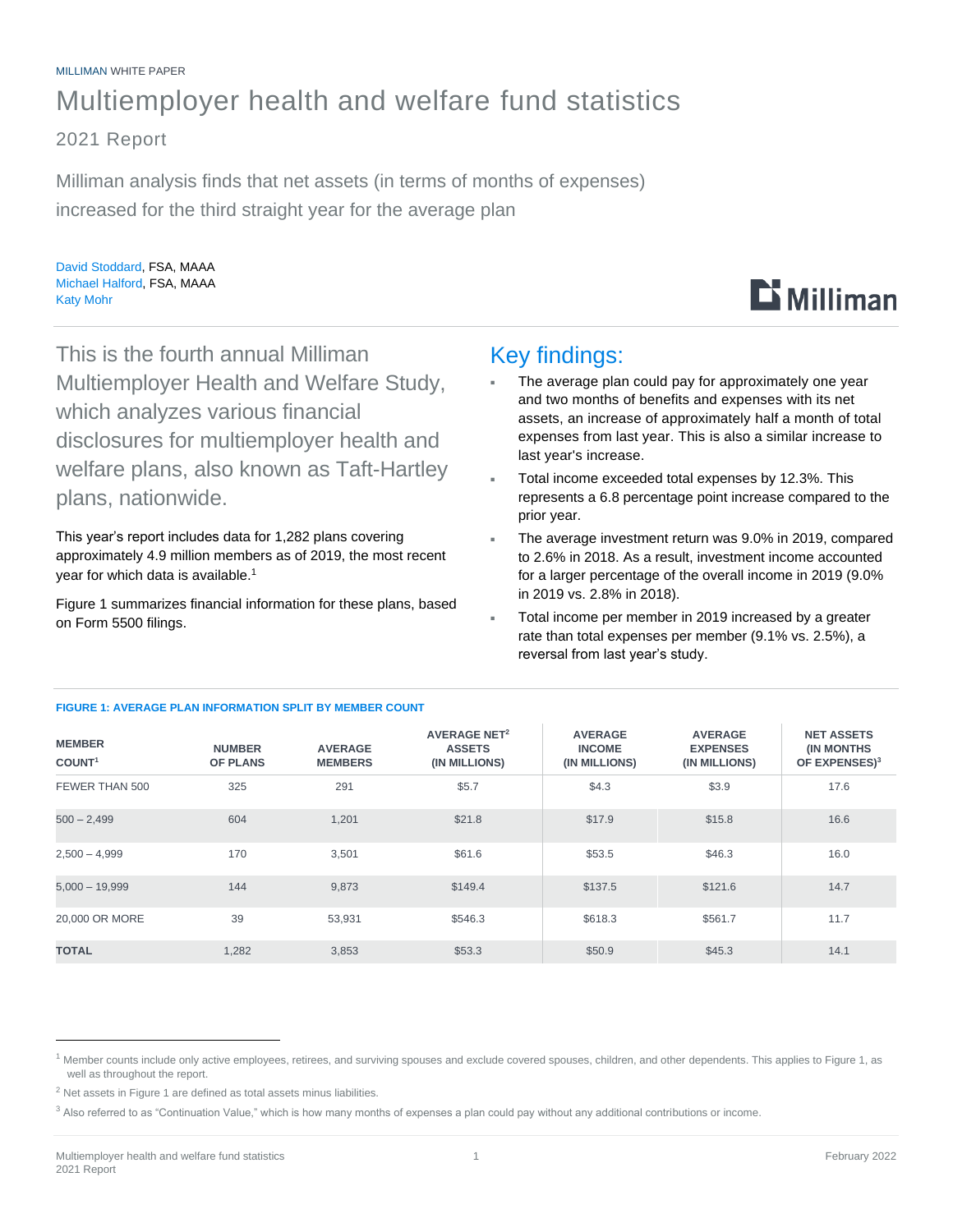# Fund capitalization statistics

Figure 2 groups plans by net assets (surplus) measured in terms of months of total expenses (that is, how many months of total expenses could be paid using only net assets). For example, if a plan's net assets at the end of its plan year are equal to its total expenses for the year, the plan would be able to continue paying benefits for 12 months, even if all contributions and other income ceased and expenses remained unchanged from the prior year.

This year's study found there were 226 plans (17.6% of total plans) holding assets that equaled less than six months of total expenses as of the end of their 2019 plan years, while 303 plans (23.6% of total plans) held assets that equaled more than 24 months of total expenses. Last year, 20.1% of plans held assets that were less than six months of total expenses, while 19.8% of total plans held assets that were more than 24 months of total expenses. For the third straight year, there was a decrease in the percentage of plans holding assets of less than six months of total expenses and a corresponding increase in the percentage of plans holding assets of more than 24 months of total expenses. The percentage of plans whose assets were between six and 24 months of total expenses decreased slightly compared to 2018, but there was still an overall increase in fund capitalization due to the higher concentration of plans with greater than 24 months of total expenses (the average plan saw an increase in net assets from 13.5 months of total expenses to 14.1 months).

#### **FIGURE 2: NUMBER OF PLANS BY NET ASSETS (SHOWN AS MONTHS OF TOTAL EXPENSES)**



Figure 3 shows the average net assets in terms of months of expenses for the last four calendar years. Average net assets in terms of months of expenses have increased in each year of our analysis.

**FIGURE 3: AVERAGE MONTHS OF EXPENSE BY CALENDAR YEAR**



Figure 4 groups plans by total income over total expenses on a percentage basis, with each bar representing the average gain/(loss) by subgroup**.** Total income over total expenses reflects the excess/(shortage) of income versus expenses. For example, if total income is greater than total expenses, the plan is building surplus (increasing net assets). There were 274 plans (21.4% of total plans) that had their net assets reduced in 2019 (i.e., had a loss for the year), while 1,003 plans (78.2% of total plans) increased net assets (i.e., had a gain for the year). Five plans covered total expenses exactly for the year. This is a positive shift of approximately 13.5 percentage points from the prior year, when 34.9% of total plans had a loss for the year while 64.7% of total plans had a gain for the year.

#### >120% 418 plans 32% otal Income / Total Expenses Total Income / Total Expenses 110-120% 263 plans 15% 327 plans 100-110% 5% 90-100%  $-4%$ 184 plans 80-90% 58 plans <80% 32 plans -24%

### **FIGURE 4: AVERAGE GAIN OR LOSS (SHOWN AS % OF TOTAL EXPENSES)**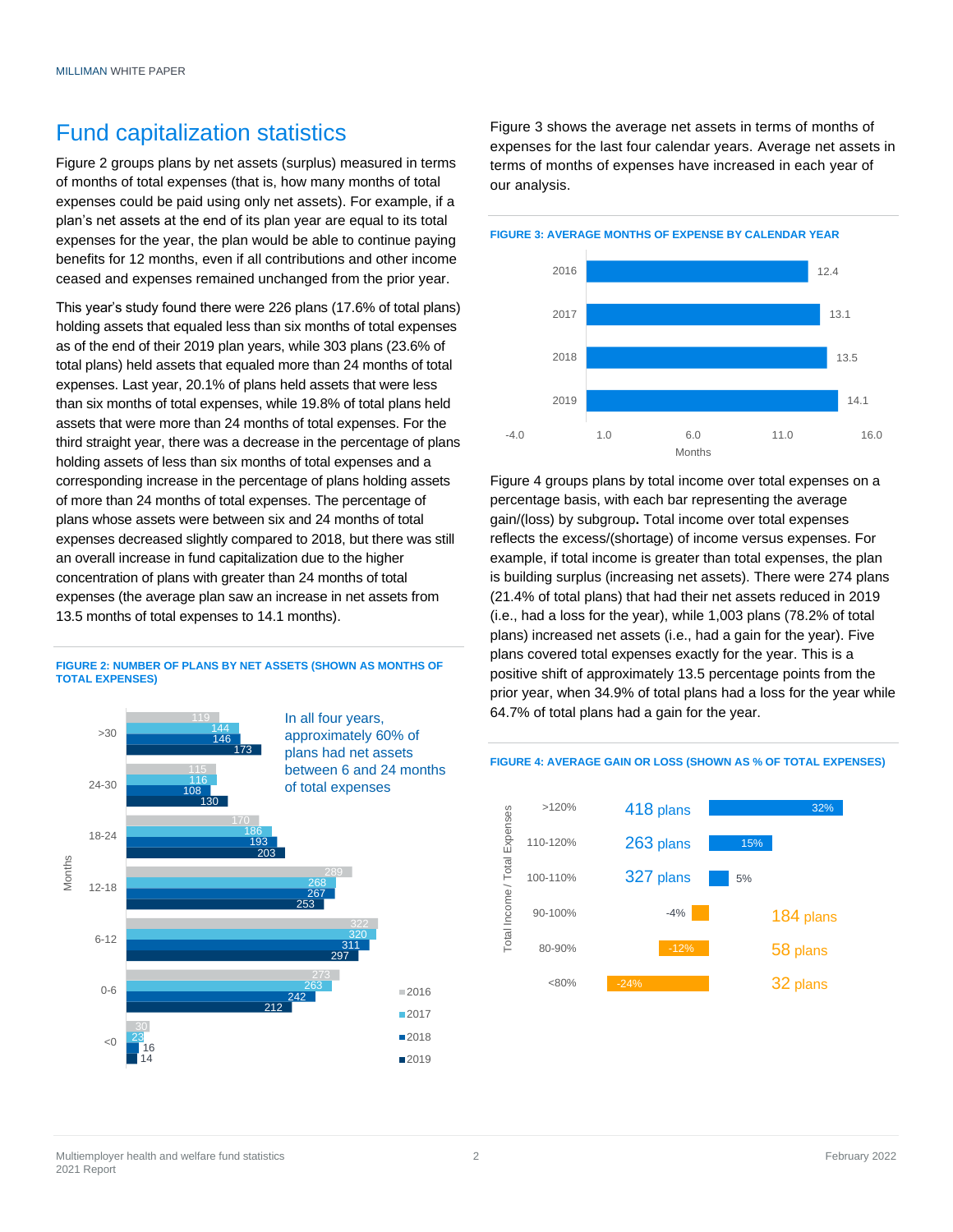Figure 5 summarizes the percent of plans that had gains versus losses in each calendar year of our analysis.



The higher concentration of plans with an overall gain in 2019 is driven by a significant increase in income. Total income per member increased 9.1% from 2018 to 2019, as compared to a 0.3% increase from 2017 to 2018. Meanwhile, total expenses per member increased by only 2.5%. In 2019, the overall investment return was 9.0%, a 6.4 percentage point increase from 2018, which had an overall investment return of 2.6%. Figure 6 summarizes the income by source (employer contributions, participant contributions, other contributions, and investment/ other income) for 2018 and 2019.



#### **FIGURE 6: INCOME BY SOURCE IN 2018 AND 2019**

# Annual per member change in income and expenses

The increase in income from 2018 to 2019 was largely driven by a 256.4% *increase* in per member investment and other income, as compared to a 57.7% *decrease* from 2017 to 2018. There was a more moderate increase in combined per member employer and member contribution income of 2.1% for 2018 to 2019, compared with a 4.4% increase from 2017 to 2018. Total per member expenses increased 2.5% from 2018 to 2019 versus a 5.3% increase from 2017 to 2018. Figures 7 to 10 summarize the percentage change in both income and expense on a per member basis.

#### **FIGURE 7: OVERALL INCOME AND EXPENSE CHANGE BY YEAR**





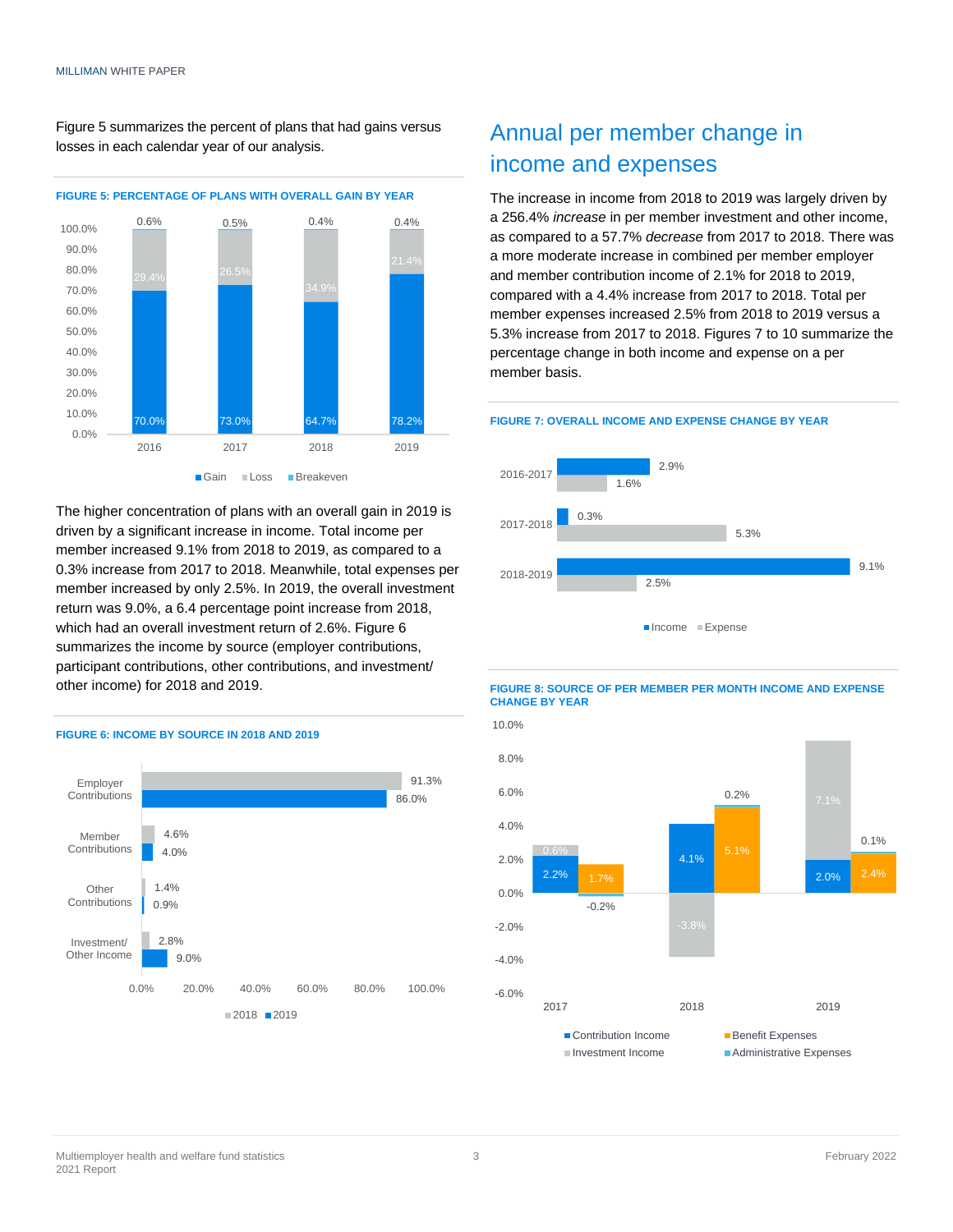

## Per member statistics

Figure 11 shows the average total income and average total expenses per member per year by plan size, while Figure 12 shows the average annual change from 2016 to 2019 in the total income per member and total expenses per member, both by plan size and in aggregate.





### **FIGURE 12: AVERAGE ANNNUAL CHANGE FROM 2016 TO 2019 IN TOTAL INCOME AND TOTAL EXPENSES PER MEMBER**